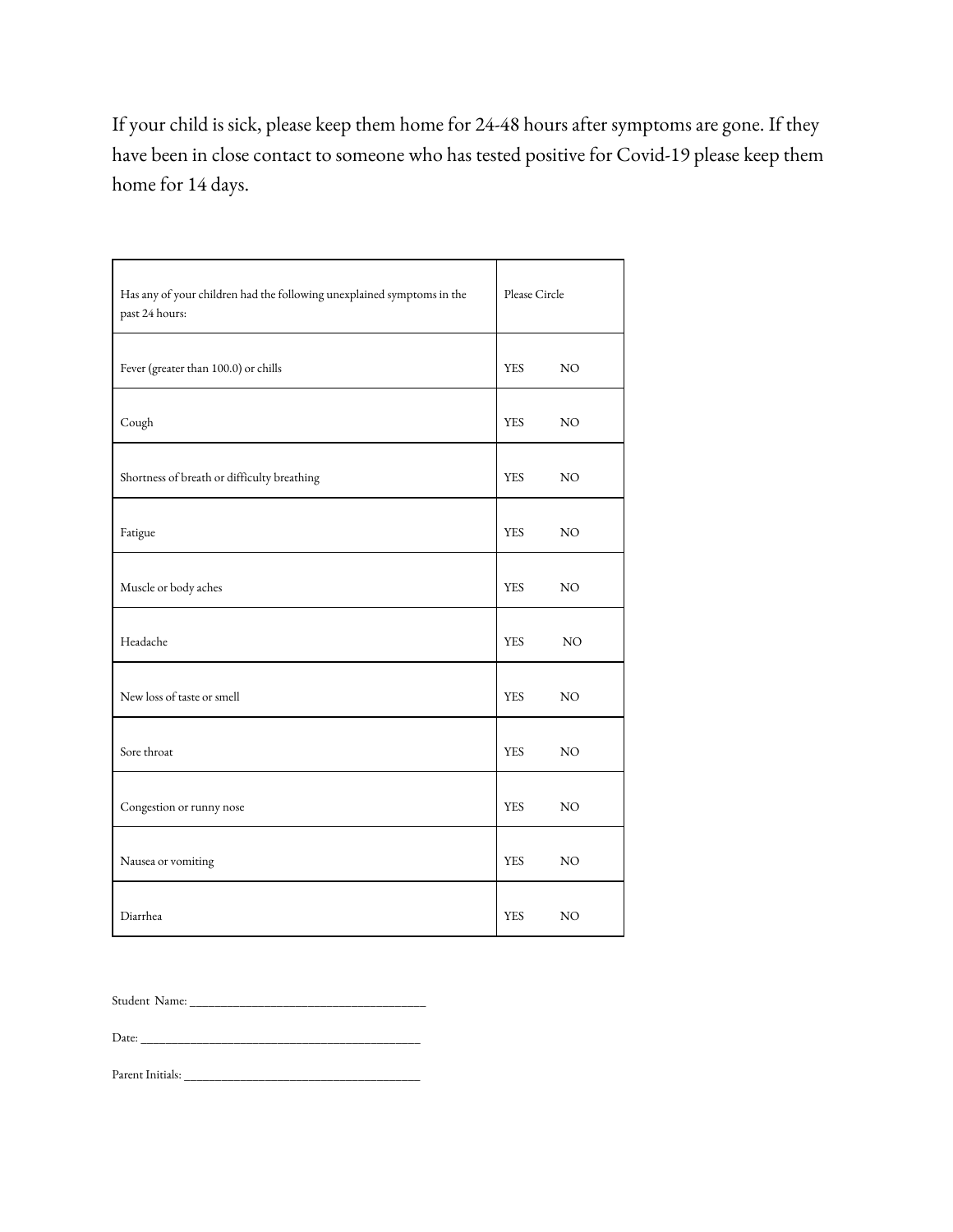# Student drop off

- Students enter through the back door.
- Students greeted at entry point.
- Non working parents are asked to not enter the classroom. They can observe from the door while wearing a mask.
- Students must wear a face covering
	- People 5 and up are required to wear a facemask at all times in the classroom
	- Children 2-4 are encouraged to wear a face mask
	- Children under 2 are not recommended to wear a face mask
- Students must have a completed and signed Health Survey for every day
- The student's temperature will be taken and recorded.
- Temperature must be below 100.00 to allow entry to the building. If students have a temp over 100.00, we will retake temp. If they still have a temp, we will have the parent take the student home.
- Upon entering the building, each student will use hand sanitizer.
- Health Survey and temperature data will be kept for a minimum of 14 days.

## Pick up

- No one enters the classroom.
- Students will be let out the back door to parents

## In the class

- All students and staff must wear age appropriate cloth masks or face covering
- Students without a mask/face covering will be provided mask.
- Students will wash hands or use hand sanitizer upon entering the building and when entering or exiting a classroom.
- There will be no shared materials or supplies in the classroom besides paper.
- Adults in classroom will be limited to working parents only

## Supplies

- Students need to bring their own water bottle to use in class
- Students will provide their own snack
- Small creative supply packs will be provided

## Snack time

● Snack time will be held together, but students will be 6 feet apart